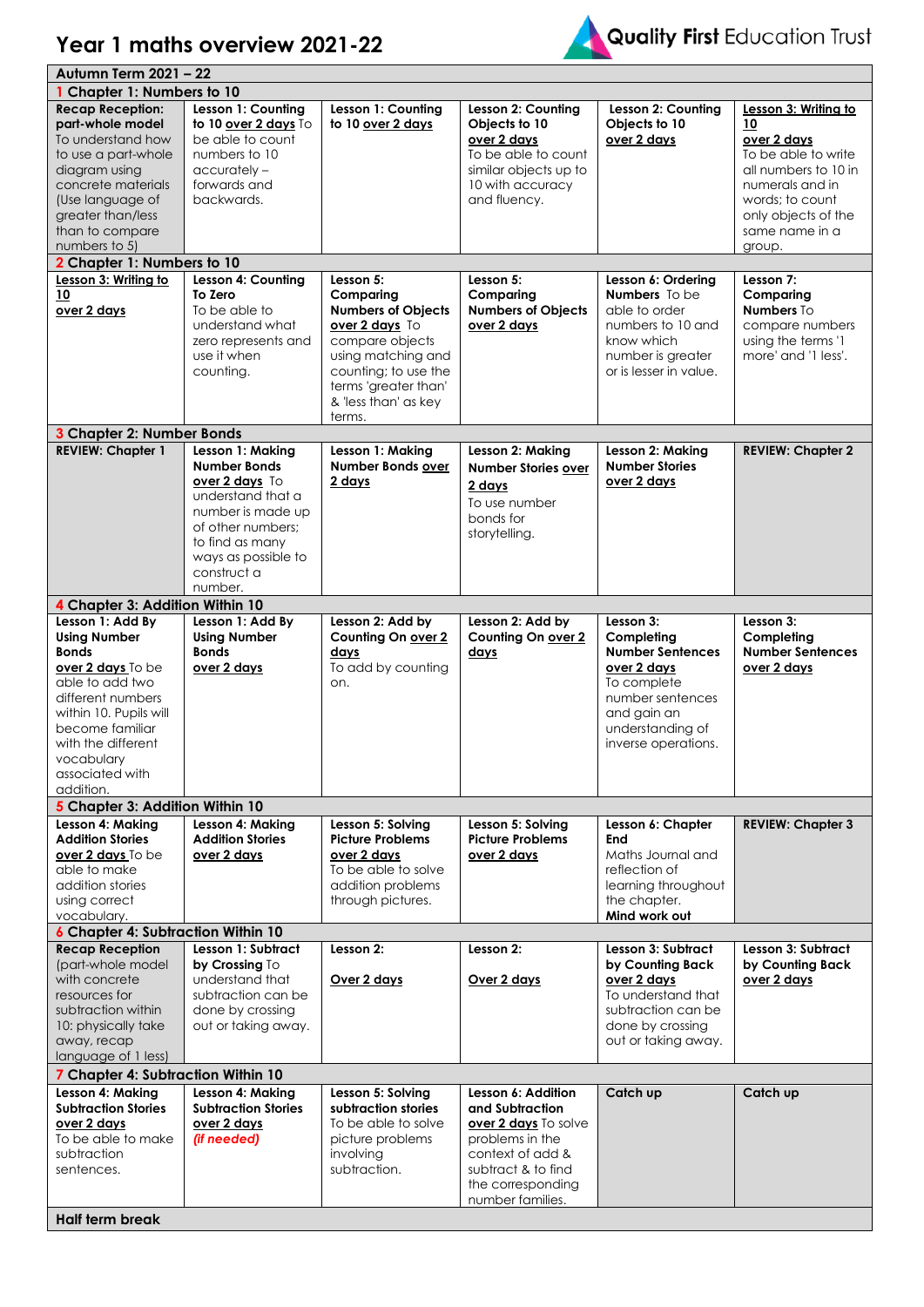## **Year 1 maths overview 2021-22**



## Quality First Education Trust

| 8 Chapter 4: Subtraction Within 10                                                                                                                                         |                                                                                                                                                                                 |                                                                                                                                                      |                                                                                                                                 | Ch 5: Positions (Reception: HL2020-21)                                                                                                                                                           |                                                                                                                                                                                |
|----------------------------------------------------------------------------------------------------------------------------------------------------------------------------|---------------------------------------------------------------------------------------------------------------------------------------------------------------------------------|------------------------------------------------------------------------------------------------------------------------------------------------------|---------------------------------------------------------------------------------------------------------------------------------|--------------------------------------------------------------------------------------------------------------------------------------------------------------------------------------------------|--------------------------------------------------------------------------------------------------------------------------------------------------------------------------------|
| <b>ADDITIONAL</b><br>LESSON:<br>Embed/revisit<br>responding to<br>feedback, using a<br>ruler presentation<br>expectation, digit<br>formation, etc                          | Lesson 6: Addition<br>and Subtraction<br>over 2 days<br><b>Embed addition</b><br>and subtraction                                                                                | Lesson 7: Chapter<br>End & review<br>To consolidate the<br>learning of<br>subtraction<br>equations and fact<br>families.                             | <b>REVIEW: Chapter 4</b>                                                                                                        | Lesson 1: Naming<br><b>Positions</b><br>over 2 days<br>To learn the<br>appropriate<br>positional language<br>(ordinal numbers)<br>for up to 10<br>positions.                                     | Lesson 1: Naming<br><b>Positions</b><br>over 2 days                                                                                                                            |
|                                                                                                                                                                            | 9 Chapter 5: Positions (Reception: HL 2020-21)                                                                                                                                  |                                                                                                                                                      |                                                                                                                                 |                                                                                                                                                                                                  |                                                                                                                                                                                |
| Lesson 2: Naming<br><b>Positions in Queues</b><br>To be able to name<br>the positions in a<br>queue.                                                                       | Lesson 3: Naming<br>Left and Right<br><b>Positions</b><br>To be able to name<br>positions including<br>left and right.                                                          | Lesson 4: Chapter<br><b>End</b><br>To consolidate the<br>learning of<br>positional<br>language.                                                      | <b>Review Chapter 5</b>                                                                                                         | <b>ADDITIONAL</b><br><b>LESSON: R2P: 1AS-1</b><br>over 2 days<br>Compose numbers<br>to 10 from 2 parts, &<br>partition numbers<br>to 10 into parts, incl.<br>recognising odd<br>and even numbers | <b>ADDITIONAL</b><br><b>LESSON: R2P: 1AS-1</b><br>over 2 days                                                                                                                  |
| Lesson 1: Counting                                                                                                                                                         | 10 Chapter 6: Numbers to 20 (Reception: HL 2020-21)<br>Lesson 1: Counting                                                                                                       | Lesson 2: Writing to                                                                                                                                 | Lesson 2: Writing to                                                                                                            | Lesson 3:                                                                                                                                                                                        | Lesson 3:                                                                                                                                                                      |
| to 20 over 2 days<br>To count numbers<br>up to 20. The key<br>strategy is to begin<br>by making 10.                                                                        | to 20 over 2 days                                                                                                                                                               | 20 (over 2 days)<br>To recognise, read<br>and write numbers<br>up to 20 in words<br>and numerals.                                                    | 20 (over 2 days)                                                                                                                | Comparing<br>numbers (over 2<br>davs) To use the<br>terms 'greater than'<br>or 'less than' to<br>compare numbers<br>within 20.                                                                   | Comparing<br>numbers (over 2<br>days)                                                                                                                                          |
| 11                                                                                                                                                                         | Chapter 6: Numbers to 20 (Reception: HL 2020-21)                                                                                                                                |                                                                                                                                                      |                                                                                                                                 |                                                                                                                                                                                                  |                                                                                                                                                                                |
| Lesson 4: Ordering<br>Numbers over 2<br>days<br>To be able to<br>arrange numbers<br>up to 20 in<br>ascending and<br>descending order                                       | Lesson 4: Ordering<br>Numbers over 2<br>days                                                                                                                                    | Lesson 5: Number<br>Patterns over 2 days<br>To look for patterns<br>with numbers up to<br>20, focusing on one<br>more and one less<br>than a number. | Lesson 5: Number<br>Patterns over 2 days                                                                                        | <b>Review Chapter 6</b>                                                                                                                                                                          | <b>ADDITIONAL</b><br>LESSON: R2P:NPV-2<br>over 2 days<br><b>Compare numbers</b><br>to 20 using greater<br>than and less than<br>symbols, $\lt$ > (Could<br>go after lesson 3?) |
|                                                                                                                                                                            | 12 Chapter 7: Addition and Subtraction Within 20                                                                                                                                |                                                                                                                                                      |                                                                                                                                 |                                                                                                                                                                                                  |                                                                                                                                                                                |
| <b>ADDITIONAL</b><br>LESSON: R2P:NPV-2<br>over 2 days<br><b>Compare numbers</b><br>to 20 using greater<br>than and less than<br>symbols, < > (Could<br>go after lesson 3?) | Lesson 1: Add by<br><b>Counting On</b><br>over 2 days<br>To learn to add by<br>counting on from<br>the largest number.                                                          | Lesson 1: Add by<br>Counting On over 2<br>days                                                                                                       | Lesson 2: Add by<br>Making 10 over 2<br>days<br>To add to numbers<br>by first making 10<br>and then adding<br>on the remainder. | Lesson 2: Add by<br>Making 10 over 2<br>days                                                                                                                                                     | Lesson 3: Add by<br><b>Adding Ones over 2</b><br>days<br>To add by<br>separating the ones<br>and ten. To add the<br>sum of the ones to<br>the ten.                             |
|                                                                                                                                                                            | 13 Chapter 7: Addition and Subtraction Within 20                                                                                                                                |                                                                                                                                                      |                                                                                                                                 |                                                                                                                                                                                                  |                                                                                                                                                                                |
| Lesson 3: Add by<br>Adding Ones over 2<br>days                                                                                                                             | Lesson 4: Counting<br><b>Back over 2 days</b><br>To learn how to<br>subtract by<br>counting back from<br>the largest number<br>14 Chapter 7: Addition and Subtraction Within 20 | Lesson 4: Counting<br>Back over 2 days                                                                                                               | Lesson 5: Subtract<br>Ones over 2 days<br>To learn how to<br>subtract by<br>subtracting from<br>only the ones<br>column.        | Lesson 5: Subtract<br>Ones over 2 days                                                                                                                                                           | Lesson 6: Subtract<br>from 10 over 2 days<br>To subtract a<br>certain amount of<br>1s from 10 rather<br>than from the 1s, as<br>there are not<br>enough ones.                  |
| Lesson 6: Subtract                                                                                                                                                         | <b>Lesson 7: Addition</b>                                                                                                                                                       | Lesson 7: Addition                                                                                                                                   | <b>Review Chapter 7</b>                                                                                                         | Catch up                                                                                                                                                                                         | Catch up                                                                                                                                                                       |
| from 10 over 2 days                                                                                                                                                        | and Subtraction<br>Facts over 2 days<br>To go through<br>number facts<br>derived from<br>addition and<br>subtraction<br>sentences.                                              | and Subtraction<br>Facts over 2 days                                                                                                                 |                                                                                                                                 |                                                                                                                                                                                                  |                                                                                                                                                                                |
| <b>Christmas holiday break</b>                                                                                                                                             |                                                                                                                                                                                 |                                                                                                                                                      |                                                                                                                                 |                                                                                                                                                                                                  |                                                                                                                                                                                |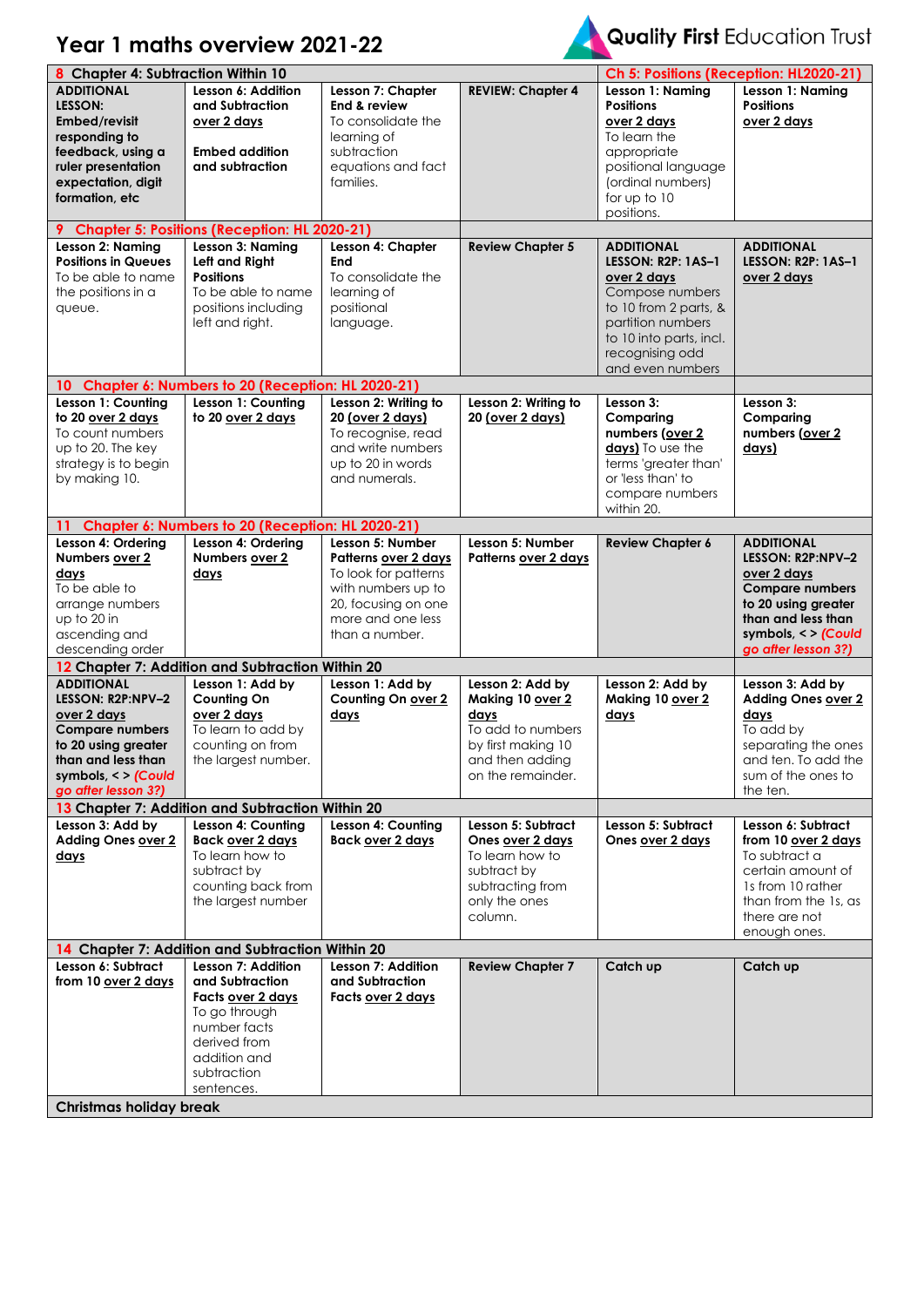



| Spring term 2021-22                                                                                                                                         |                                                                                                                                                                                                             |                                                                                                                                                                                                                                             |                                                                                                                                                                                                      |                                                                                                                                                                                                                                                                                              |                                                                                                                                                                                                                           |
|-------------------------------------------------------------------------------------------------------------------------------------------------------------|-------------------------------------------------------------------------------------------------------------------------------------------------------------------------------------------------------------|---------------------------------------------------------------------------------------------------------------------------------------------------------------------------------------------------------------------------------------------|------------------------------------------------------------------------------------------------------------------------------------------------------------------------------------------------------|----------------------------------------------------------------------------------------------------------------------------------------------------------------------------------------------------------------------------------------------------------------------------------------------|---------------------------------------------------------------------------------------------------------------------------------------------------------------------------------------------------------------------------|
| 1 Chapter 8: Shapes and Patterns (Reception: 'Shape & pattern' unit HL 2020-21 BUT 'Shape' unit in school Summer term)                                      |                                                                                                                                                                                                             |                                                                                                                                                                                                                                             |                                                                                                                                                                                                      |                                                                                                                                                                                                                                                                                              |                                                                                                                                                                                                                           |
| <b>Bank Holiday</b>                                                                                                                                         | <b>INSET day</b>                                                                                                                                                                                            | <b>ADDITIONAL</b><br><b>LESSON: Introduce</b><br>2D and 3D shape<br>and recap pattern<br>from Reception<br>(Eg. patterns in<br>colour/shape/<br>orientation)                                                                                | Lesson 1:<br><b>Recognising Solids</b><br>over 2 days<br>To recognise four<br>basic 3-D solid<br>shapes: spheres,<br>cubes, cuboids and<br>pyramids.                                                 | Lesson 1:<br><b>Recognising Solids</b><br>over 2 days                                                                                                                                                                                                                                        | Lesson 2:<br><b>Recognising Shapes</b><br>over 2 days<br>To recognise 2-D<br>shapes in the<br>everyday<br>environment.                                                                                                    |
| <b>Chapter 8: Shapes and Patterns</b><br>$\mathbf{2}$                                                                                                       |                                                                                                                                                                                                             |                                                                                                                                                                                                                                             | Chapter 9: Length and Height (Reception: HL 2020-21)                                                                                                                                                 |                                                                                                                                                                                                                                                                                              |                                                                                                                                                                                                                           |
| Lesson 2:<br><b>Recognising Shapes</b><br>over 2 days                                                                                                       | <b>ADDITIONAL</b><br><b>LESSON: R2P:1G-2</b><br>Compose 2D & 3D<br>shapes from smaller<br>shapes to match an<br>example, including<br>manipulating<br>shapes to place<br>them in particular<br>orientations | <b>Review Chapter 8</b><br>Shape and<br>pattern                                                                                                                                                                                             | Lesson 1:<br><b>Comparing Height</b><br>and Length<br>over 2 days<br>To compare height<br>and length using<br>key terminology.                                                                       | Lesson 1:<br>Comparing<br><b>Height and</b><br>Length<br>over 2 days                                                                                                                                                                                                                         | Lesson 2: Measuring<br><b>Length Using Things</b><br>over 2 days<br>(if needed)<br>To measure objects<br>using other items,<br>such as pencils or<br>books.                                                               |
|                                                                                                                                                             | 3 Chapter 9: Length and Height (Reception: HL 2020-21)                                                                                                                                                      |                                                                                                                                                                                                                                             |                                                                                                                                                                                                      | <b>Chapter 10: Numbers to 40</b>                                                                                                                                                                                                                                                             |                                                                                                                                                                                                                           |
| Lesson 2: Measuring<br>Length<br>over 2 days<br>(if needed)                                                                                                 | <b>Lesson 3: Measuring</b><br><b>Height and Length</b><br><b>Using Body Parts</b><br>To be able to<br>measure items using<br>other things - parts<br>of the body in<br>particular.                          | <b>Lesson 4: Measuring</b><br><b>Height and Length</b><br><b>Using a Ruler</b><br>To introduce the<br>concept of using<br>rulers for measuring.                                                                                             | <b>Review Chapter 9:</b><br>length and height                                                                                                                                                        | <b>ADDITIONAL</b><br><b>LESSON: Revisit digit</b><br>formation/<br>orientation/present<br>ation expectations<br>& number bonds to<br>10<br><b>R2P: 1AS-1:</b><br>Compose numbers<br>to 10 from 2 parts, &<br>partition nos to 10<br>into parts, incl.<br>recognising odd<br>and even numbers | <b>ADDITIONAL</b><br>LESSON: R2P:NPV-2<br>Compare numbers<br>to 20 using greater<br>than and less than<br>symbols, $\lt$ >                                                                                                |
| 4 Chapter 10: Numbers to 40                                                                                                                                 |                                                                                                                                                                                                             |                                                                                                                                                                                                                                             |                                                                                                                                                                                                      |                                                                                                                                                                                                                                                                                              |                                                                                                                                                                                                                           |
| Lesson 1: Counting<br>to 40 (over 2 days)<br>To use the making<br>10 strategy to count<br>numbers above 10;<br>to represent<br>numbers on a<br>number line. | Lesson 1: Counting<br>to 40 (over 2 days)                                                                                                                                                                   | Lesson 2: Writing<br>Numbers to 40 (over<br>2 days) To use the<br>ten-frame method<br>of organisation &<br>place-value cards<br>to assist in writing<br>numbers to 40; to<br>encourage multiple<br>ways of counting,<br>incl. by 2, 5 & 10. | Lesson 2: Writing<br>Numbers to 40<br>(over 2 days)                                                                                                                                                  | <b>Exploration</b><br>lesson:<br>representation of<br>numbers to 40<br>using Dienes                                                                                                                                                                                                          | Lesson 3: Counting<br>in Tens and Ones<br>(over 2 days) $\text{To}$<br>understand that<br>digits represent tens<br>and ones; to<br>represent numbers<br>using Base 10<br>materials and<br>numbers.                        |
| 5 Chapter 10: Numbers to 40                                                                                                                                 |                                                                                                                                                                                                             |                                                                                                                                                                                                                                             |                                                                                                                                                                                                      |                                                                                                                                                                                                                                                                                              |                                                                                                                                                                                                                           |
| Lesson 3: Counting<br>in Tens and Ones<br>(over 2 days)                                                                                                     | Lesson 4:<br>Comparing<br>Numbers (over 2<br>days) To use place<br>value to compare 2<br>or 3 numbers &<br>determine which is<br>bigger/ smaller; to<br>arrange 3 numbers<br>in order of size.              | Lesson 4:<br>Comparing<br>Numbers (over 2<br>days)                                                                                                                                                                                          | Lesson 5: Finding<br><b>How Much More</b><br>(over 2 days)<br>To compare<br>numbers using<br>number bonds, 100-<br>squares<br>(deepening) and<br>number lines to<br>determine how<br>much more/less. | Lesson 5: Finding<br><b>How Much More</b><br>(over 2 days)                                                                                                                                                                                                                                   | Lesson 6: Making<br><b>Number Patterns</b><br>(over 2 days)<br>To observe and use<br>number patterns; to<br>see number lines in<br>conjunction with<br>number squares in<br>order to create<br>visual<br>proportionality. |
| Chapter 10: Numbers to 40<br>6                                                                                                                              |                                                                                                                                                                                                             |                                                                                                                                                                                                                                             | <b>Chapter 11: Addition and Subtraction Word Problems</b>                                                                                                                                            |                                                                                                                                                                                                                                                                                              |                                                                                                                                                                                                                           |
| Lesson 6: Making<br><b>Number Patterns</b><br>(over 2 days)<br><b>Break for half term</b>                                                                   | <b>Review Chapter 10:</b><br>Numbers to 40                                                                                                                                                                  | Lesson 1: Solving<br><b>Word Problems</b><br>(over 2 days)<br>To decide whether<br>add or subtract is<br>most appropriate<br>operation; to use &<br>apply number<br>bonds & visuals to<br>solve word<br>problems.                           | Lesson 1: Solving<br><b>Word Problems</b><br>(over 2 days)                                                                                                                                           | Catch up                                                                                                                                                                                                                                                                                     | Catch up                                                                                                                                                                                                                  |